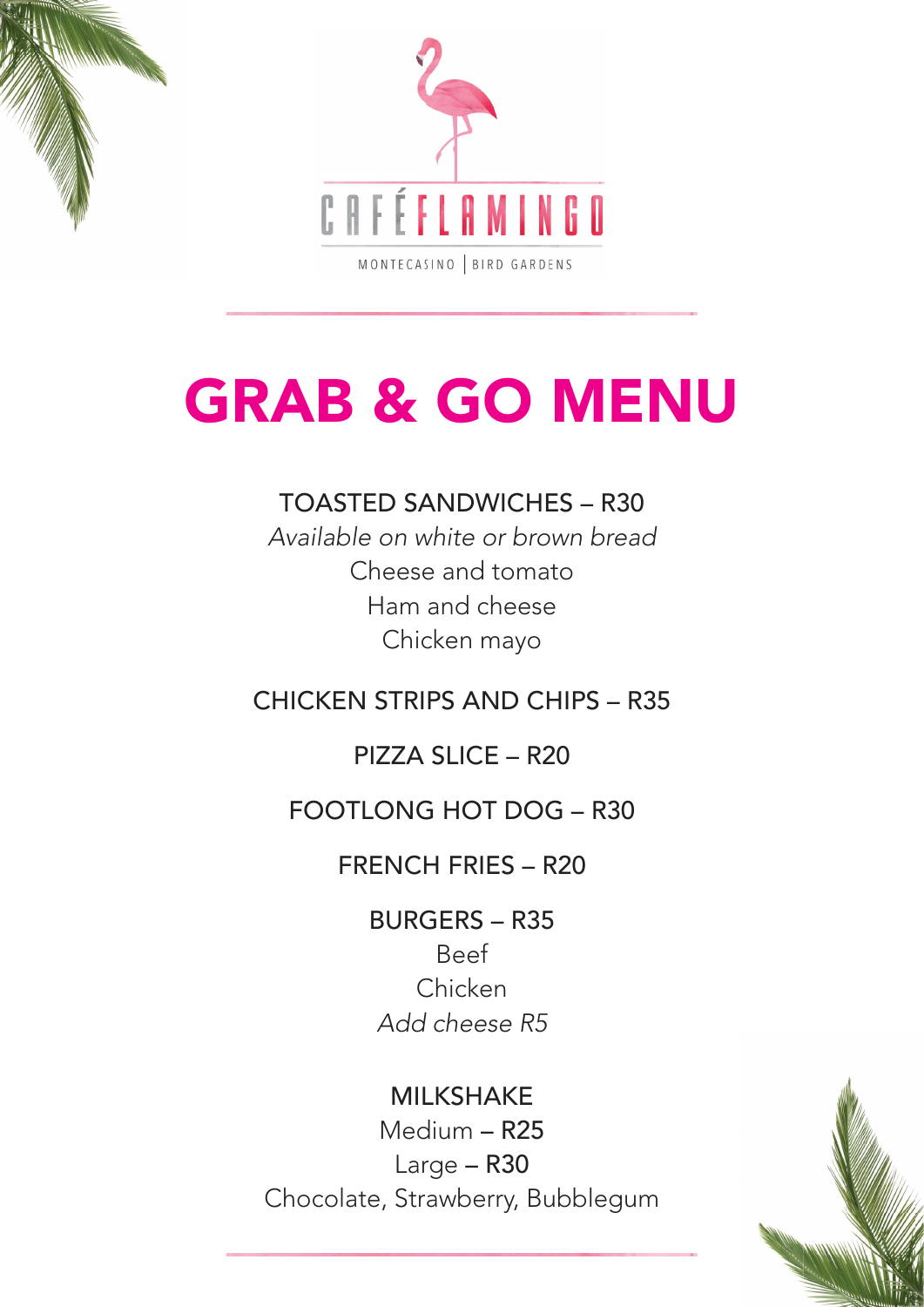

## SNACKS, SWEETS & ICE CREAMS

SNACKS & SWEETS Lays / Simba Chips – R10 Popcorn – R15 Candy Floss – R20 Maynards Sweets 75g – R13 Jelly Tots 100g – R20 Tex 40g – R13 Smarties 17g – R8 KitKat 2 finger – R8 Whispers 65g – R25 Bar One 55g – R13

ICE CREAM

Magnum – R25 Cornetto – R17 Barbie Rainbow – R17 Hotwheels – R17 Paddle Pop (Orange / Chocolate) – R12 Paddle Pop Tubes – R18